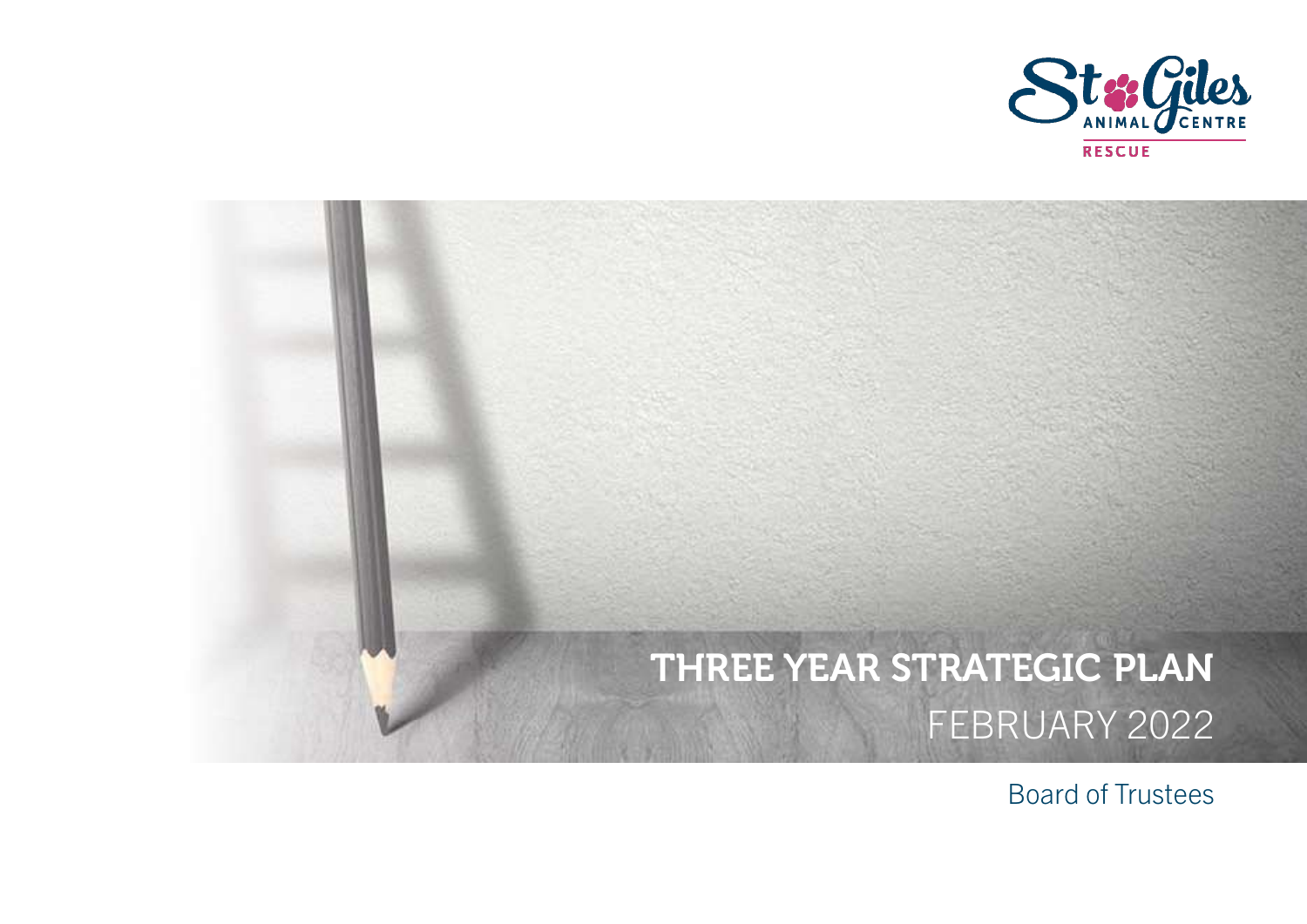



#### The start of 2022 will see the commencement of a new 3 year strategy for St Giles Animal Rescue to help move the Charity through to 2025

We need to shorten our timespan and take our existing plans to three years to enable us to grow in a financially sustainable manner in this uncertain economic climate. If any lessons were learnt from the Covid 19 crisis it is to ensure that we are in a financial position to support the Rescue and ensure its survival. We are proud of how much we are able to achieve with our income but we are determined to do more.

The Charity continues to thrive thanks to its many loyal and hard working volunteers and followers and its strong partnership with St Giles Animal Centre. As predicted post pandemic, there has been a fall in people volunteering and we need to address this. At the same time we need to value and support our volunteers, staff, followers and clients.

St Giles Animal Rescue understands that we need to operate in a inclusive and collaborative manner within our local community and with other animal rescue charities where mutual benefits may arise. Education remains a core component of our ethos.

St Giles Animal Rescue is proud to uphold the core principles of equality and diversity.

Finally we need to develop policies and procedures that ensure we are fully committed to protecting the environment and working towards a green agenda

Jan Brooks February 2022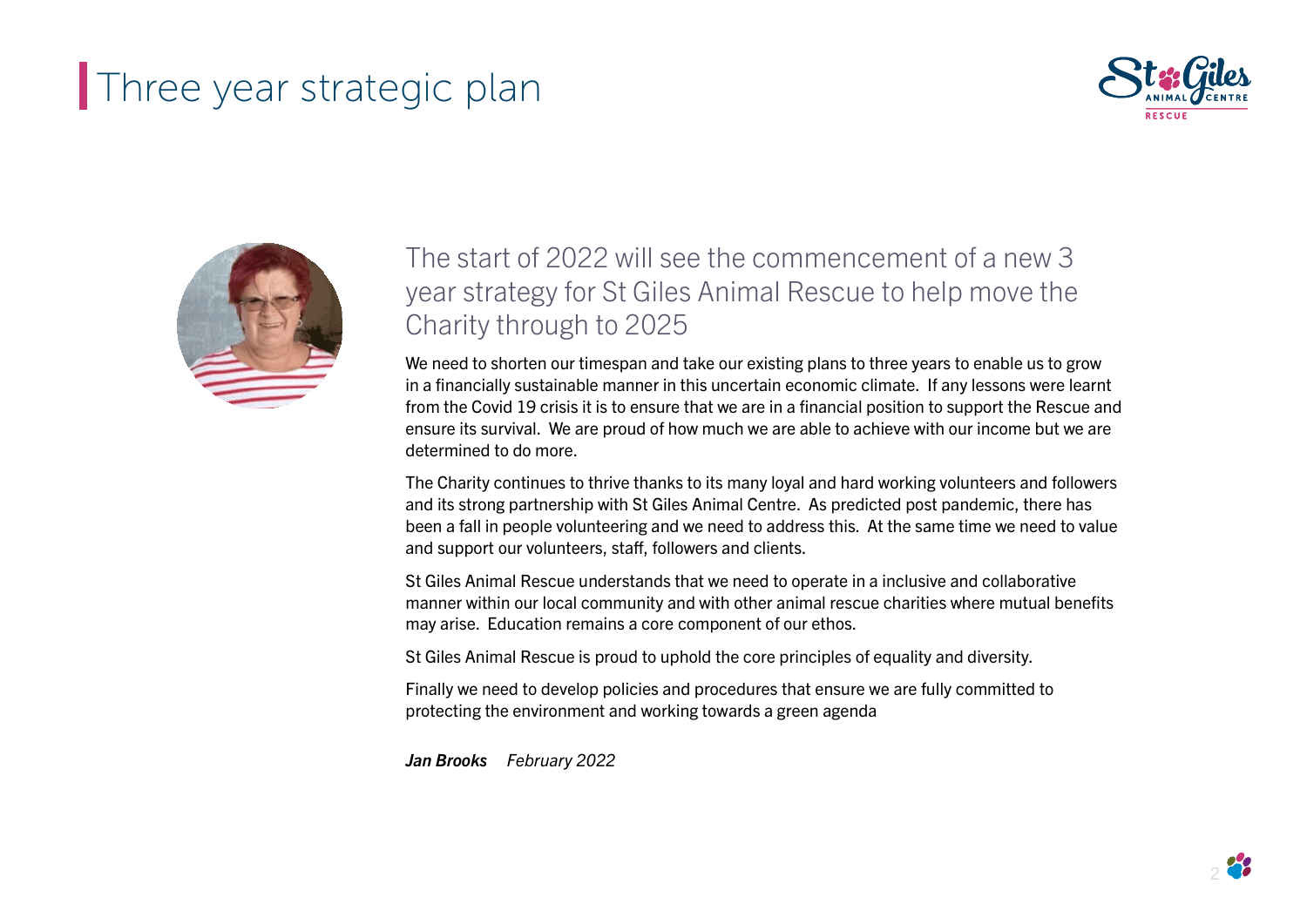

Achieving these objectives and initiatives will challenge the Charity at a time when it is difficult to raise funds in a saturated market. However, these objectives/initiatives will be phased in over the next three years to ensure the Charity continues to not only survive but evolve.

## OBJECTIVES

The next three years will be an opportunity for St Giles Animal Rescue to evolve

- Finances and a more structured approach
- Marketing/fundraising strategy including the development of technology
- **F**ducation
- Unincorporated Charity status
- To support trustees/staff
- Strengthen ties to Battersea and the RSPCA
- Patronage and Corporate Sponsorship
- Develop a vision whereby the Charity leads in advocating the value of rescue animals and the importance of their welfare
- Operate in an environment where inclusivity, diversity and inclusion is paramount
- Green Agenda incorporating the green/environmental considerations
- Policies and Procedures updating and ensuring they are fit for purpose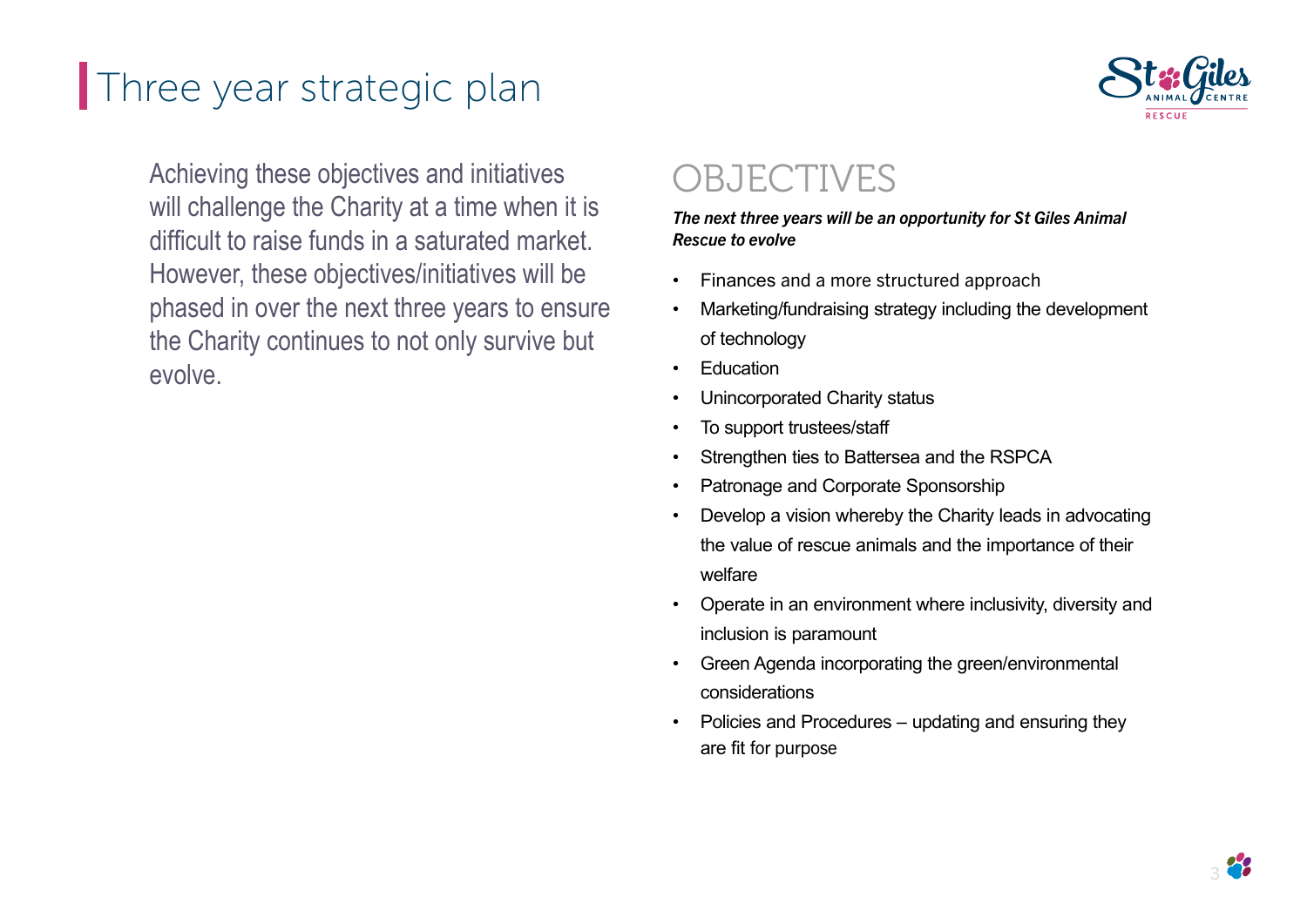

## FINANCES

#### Key Target: Ensure financially and environmentally sustainable growth and to ensure we balance the budget by 2022 and beyond

- $\bullet$  2020/1 has been a difficult financial year due to the lack of a committed treasurer. Within a charity this is the most crucial role and moving forward to meet this key target we need to ensure that our treasurer has every support to enable the key targets to be reached
- $\bullet$  Year on year our financial status improves and we need to build on this. Producing three monthly management and forecast budgets will enable us to have a clear vision of our accounts and how much we can invest in core services.
- Ensure all avenues to raise money are explored including grant funding and digital platforms. Post Covid St Giles Animal Rescue will resume face to face fundraising.
- Have money available to invest in new services and facilities.

# Marketing/Fundraising

To develop a marketing/fundraising strategy that delivers a unified approach to both raising money and supporting the key ethos of the **Charity** 

- We have set up a new marketing and fundraising group that will be overseen by a Trustee. This is to encourage new ideas to flourish and enable reasonable targets to be met and improved on.
- Employ a marketing lead
- $\bullet$  To have a clearly defined marketing strategy policy and make our brand more distinct.
- Deliver greater understanding to key stakeholders by developing better communication strategies. Use our brand to increase public awareness of what we do and our values and ethos.
- Develop a clear policy relating to data and data capture. The potential value of data to help our aims is enormous both in re-homing, fundraising and our campaigning work. This is an area that needs reviewing and improving. This means we may have to look at our present databases to see whether they are fit for purpose. We are now using digital platforms to re-home our animals e.g. home visits, more than we ever have.
- Ensure that we have a balance in terms of digital and actual face to face fundraising. Post Covid we are hoping to resume our own fundraising events.
- Continue to expand and increase our income through online sales in our shop and other digital platforms.
- When funds are available to recruit a marketing assistant to work alongside our marketing lead.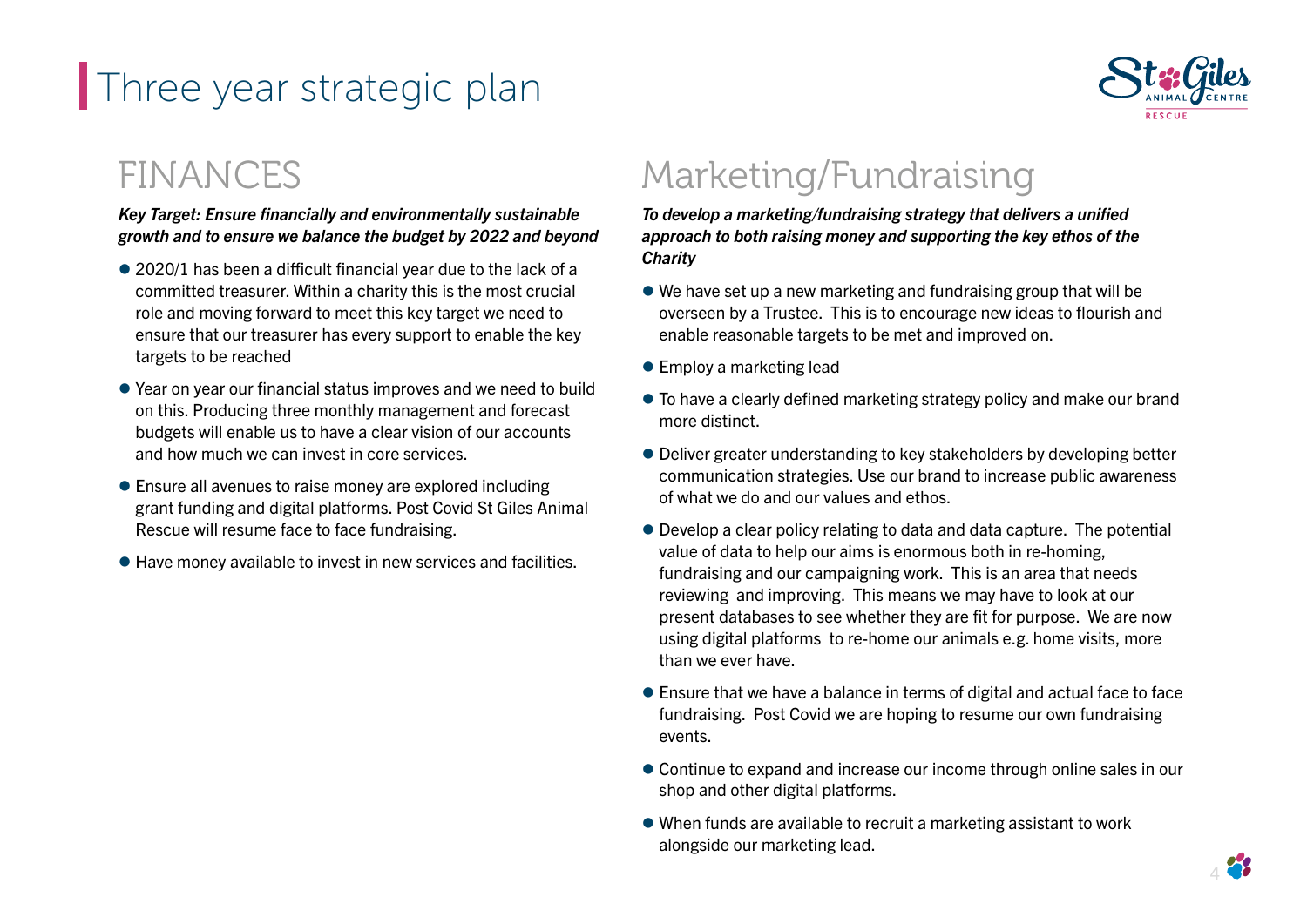

#### Education

Develop an education programme that reflects our values and ethos

- St Giles Animal Rescue are committed to delivering education to the public at large on the benefits of good pet ownership. Whilst a lot of this is done by the Rescue staff during the process of re-homing we feel we can use our brand to improve on this.
- Develop a programme to deliver to schools and other groups about good animal welfare; the costs involved as well as the benefits of animal ownership. We need to train staff/volunteers to deliver this programme.
- We are in the process of raising funds to erect a Cat Education Centre. Dogs often take centre stage but St Giles Animal Rescue believe cats have the potential to help humans in various ways. We will start with a cat cuddling service that will be offered to Social Services and other community groups deemed suitable. We already have a member of staff employed with huge experience of cats to take this project forward. We will also deliver cat oriented education programmes to encourage excellent cat ownership. It is our intention to start our cat outreach programme when we have the funds to deliver a cohesive service.
- To continue to support rescue staff in continuing professional development (CPD).

# Unincorporated Charity Status

- At this present time this is something that the Board needs to consider for the future. If St Giles Animal Rescue continues to grow and thrive it will give the Charity the ability to expand its services whilst providing an excellent level of protection.
- Before this decision is reached it will be good practice to re-look at our Trust Deed to see whether this needs updating.
- Both of these will have cost implications but nevertheless will have to be budgeted for moving forward.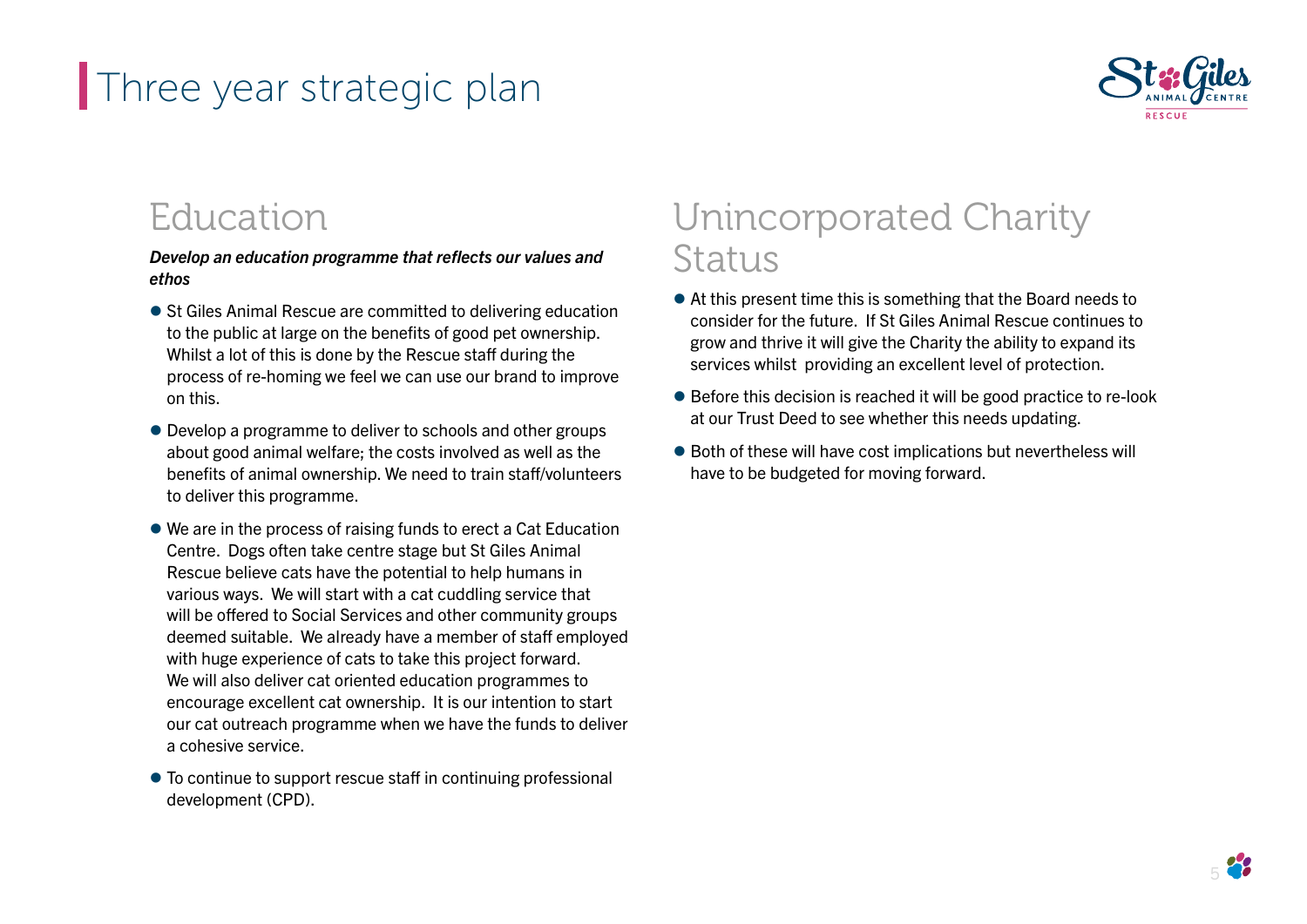# Staffing and Support

The key to sucessful animal rescue and re-homing is giving excellent support to both staff members and volunteers. We need to remember it is our staff and volunteers that make us who we are

- $\bullet$  Looking at the figures year on year our re-homing figures remain consistent. With an average of around 250 animals re-homed per year. This does not take into account the number of animals that are PTS or reclaimed as strays. The success of this lies largely with the rescue staff. The rescue side has traditionally been short staffed so does this mean if we had more staff could our re-homing rates be higher as we would be able to take more animals in need. At present there are two full time members of staff in the Rescue office. However the turn over rate remains high. All these staff members when asked say that the lack of an office administration assistant hampers there ability to do the job role to a standard they feel able to cope with. Therefore a priority must be to appoint a full time rescue office admin assistant or extra rescue staff .
- $\bullet$  It is also vital to communicate with the staff on a regular basis to ensure that any problems they may be experiencing are being dealt with in a timely and positive manner. Whilst this will be done on site the staff are encouraged to contact a Trustee to express any difficulties. We should also encourage the rescue staff to come forward with ideas to improve their roles or the rescue in general.
- Volunteers we have experienced the post Covid lack of volunteers that was predicted. However as a charity we have not always embraced new volunteers. They have often been viewed with suspicion by more established members of the charity. This has to change as to move forward we will rely on volunteers not only at the Rescue but for fundraising and other activities. We need to encourage volunteers to join us but we also need to rethink what experience they will have. Therefore we need a task group to look at how we do this. We also need to have a current updated database we can add to as and when we recruit more volunteers.

#### Strengthen ties to Battersea and the RSPCA

- We understand the value with working in partnership with large well established animal charities. We can follow their lead and advice to improve the mental and physical welfare of our rescue animals until they have found their forever home.
- We remain grateful to our local branch of the RSPCA for their help and support.
- Battersea and being part of the ADCH have helped and continue to help to improve our standards in animal care and welfare. They do this in a variety of ways from training through to setting minimum standards.
- We want to use this partnership to continue to improve our own practice. There are areas where we can improve this partnership:
	- Accessing more training opportunities
	- Feral cat programme
	- Working dogs
	- Exchange of animals to improve their chance of getting a forever home

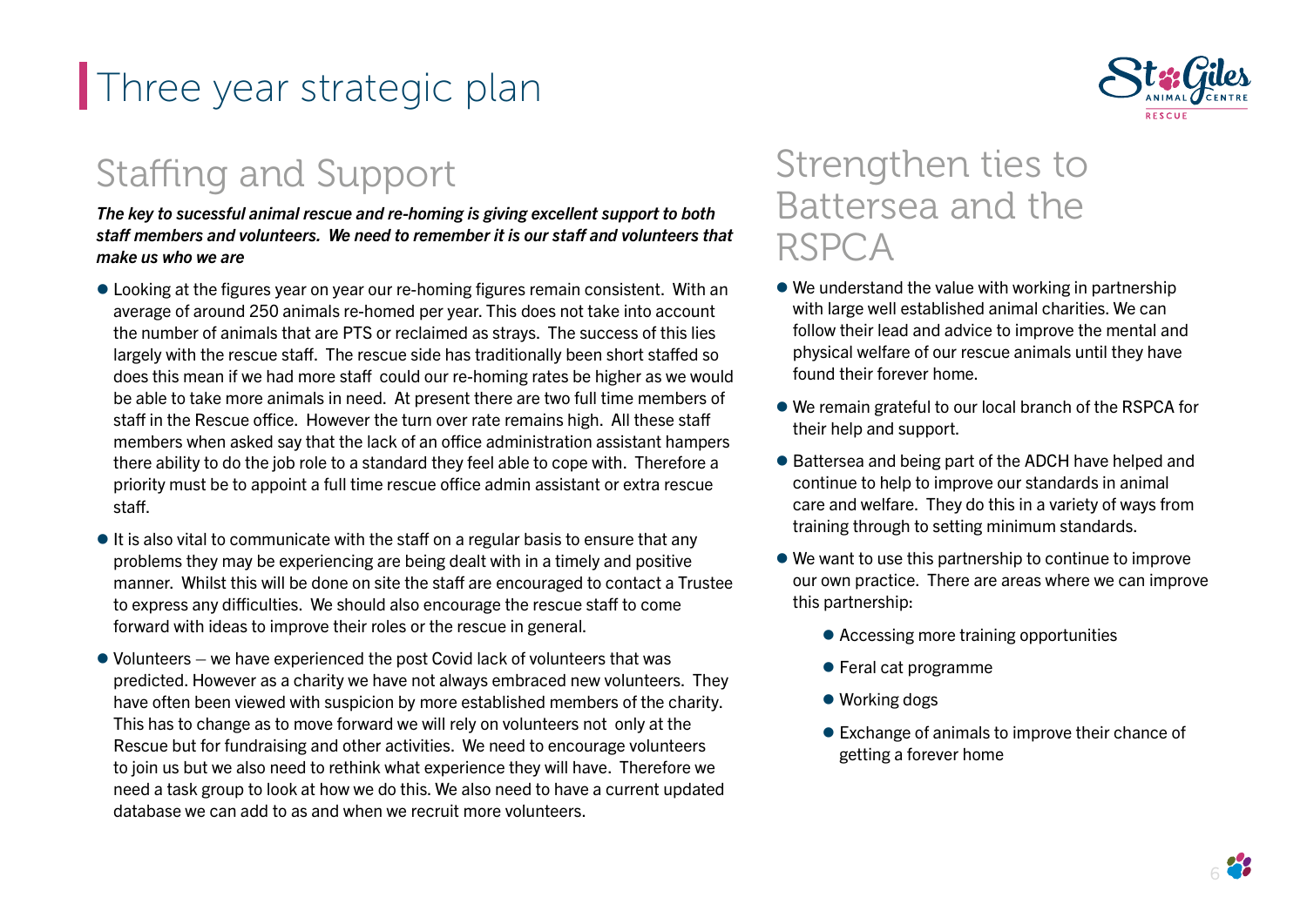

# Patronage and Corporate Sponsorship

- At present we do not have a Patron. As we move forward we need to address this as they can be key to promoting the values and ethos of the charity. We have to consider who we can approach whose values match ours.
- We continue to remain grateful to our current corporate sponsors and our sponsorship co-ordinator. However this is an area we can grow as the benefits of corporate sponsorship, to a small charity such as ours, are vast especially in a time where the market is saturated with charities looking for funds.
- However this takes time and commitment and we are hoping that when we are able to find funds for a marketing assistant this will be part of their job role.

## Advocating the Value of Rescue Animals

- St Giles Animal Rescue is now a well known brand both within Somerset and other areas. Part of this is our social media presence and we need to use this voice to advocate for animals.
- We want to expand our re-homing presence and ensure that every animal is placed in an appropriate forever home.
- We want to expand our foster carer service who often help in advocating for an animal. This also means we can take in more animals in need of a rescue space.
- We need to continue to improve our operations in terms of accepting and re-homing animals, husbandry and space management and welfare standards.
- We need to use our social media presence to promote our animals in need of a home.
- $\bullet$  To develop and deliver effective education programmes to enable successful re-homing and animal ownership.
- Develop a successful advice service to help clients when they have re-homed or fostered animals to reduce animal adoptions failing.